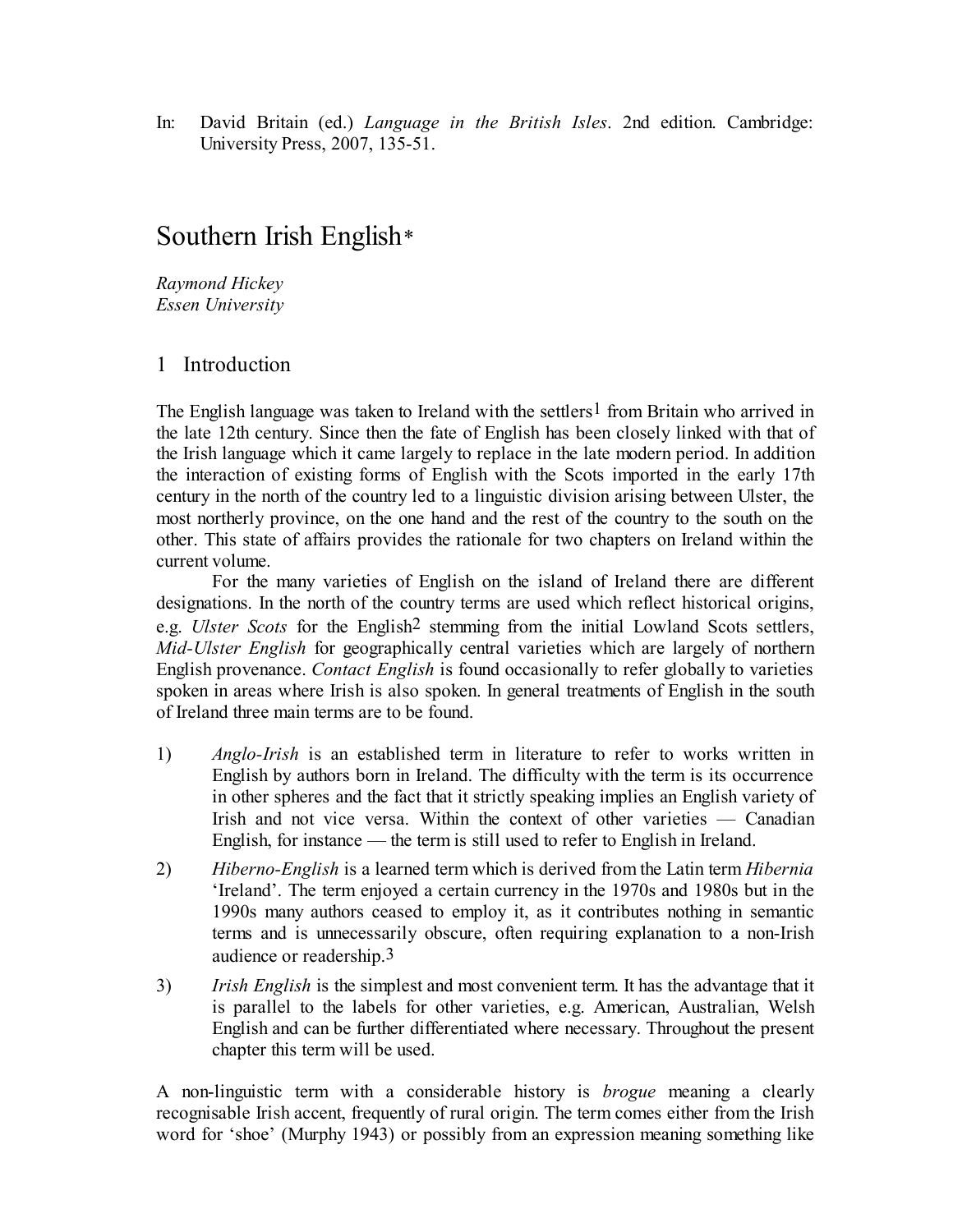'a lump in one's tongue' (Bergin 1943). It is often used in a loose sense to mean the Irish pronunciation of English (Walsh 1926) and the term is also found outside Ireland, e.g. in Ocracoke Brogue on the islands off the coast of North Carolina.

In the current context it is appropriate to mention that *Irish* refers to the Celtic language still spoken on parts of the western seaboard of Ireland. *Gaelic* is a cover term for the Celtic languages in Ireland and Scotland (the latter historically derives from the former); taken together with Manx they form the Q-Celtic languages, the P-Celtic languages comprising Welsh, Cornish and Breton..

Because the interface between Irish and English has been a permanent feature in the history of Irish English the weighting of contact in its genesis is the single most controversial issue in this field. Older authors accorded considerable weight to the contact factor (Bliss 1972) but studies in the 1980s attached much more importance to the retention of archaic or regional features. In recent years the pendulum has swung back somewhat with contact and retention accorded approximately equal weight. An additional third factor, the rise of features typical of the sociolinguistic situation in which the Irish learned English historically — much like that which gives rise to 'foreigner talk' — has been added to the sources put forward to account for the non-standard features of Irish English.

### 2 History

*Periodisation of Irish English* The most cursory glance at the history of Irish English reveals that it is divided into two periods. The first period starts in the late 12th century with the arrival of the first English-speaking settlers and finishes around 1600 when the second period opens. The main event which justifies this periodisation is the renewed and vigorous planting of English in Ireland at the beginning of the 17th century. One must understand that during the first period the Old English — as this group is called in the Irish context — came increasingly under the influence of the Irish. The Anglo-Normans who were the military leaders during the initial settlement had been completely absorbed by the Irish by the end of the 15th century. The progressive Gaelicisation led the English to attempt planting the Irish countryside in order to reinforce the English presence there (Palmer 2000). This was by and large a failure and it was only with James I that successful planting of (Lowland Scottish and English) settlers in the north of the country tipped the linguistic balance in favour of English in the north. The south of the country was subject to further plantations along with the banishment of the native Irish to the west during the Cromwellian period so that by the end of the 17th century Irish was in a weak position from which it was never to recover. During the seventeenth century new forms of English were brought to Ireland, Scots in the north and West/North Midland varieties in the south (where there had been a predominantly West Midland and South-West input in the first period). The renewed Anglicisation in the 17th century led to the view, held above all by Alan Bliss (see Bliss 1977, 1984), that the forms of English from the first period were completely supplanted by the varieties introduced at the beginning of the modern period. However, this is not true. On the east coast, in Dublin and other locations down to Waterford in the south-east, there is a definite continuation of south-west English features which stem from the imported varieties of the first period (Hickey 2001).

*The medieval period* The documentary record of medieval Irish English is confined for all intents and purposes to the collection of 16 poems of Irish provenance in BM Harley 913 which are known collectively as the *Kildare Poems* (Heuser 1904, Lucas 1995) after one of the poems in which the author identifies himself as from the county of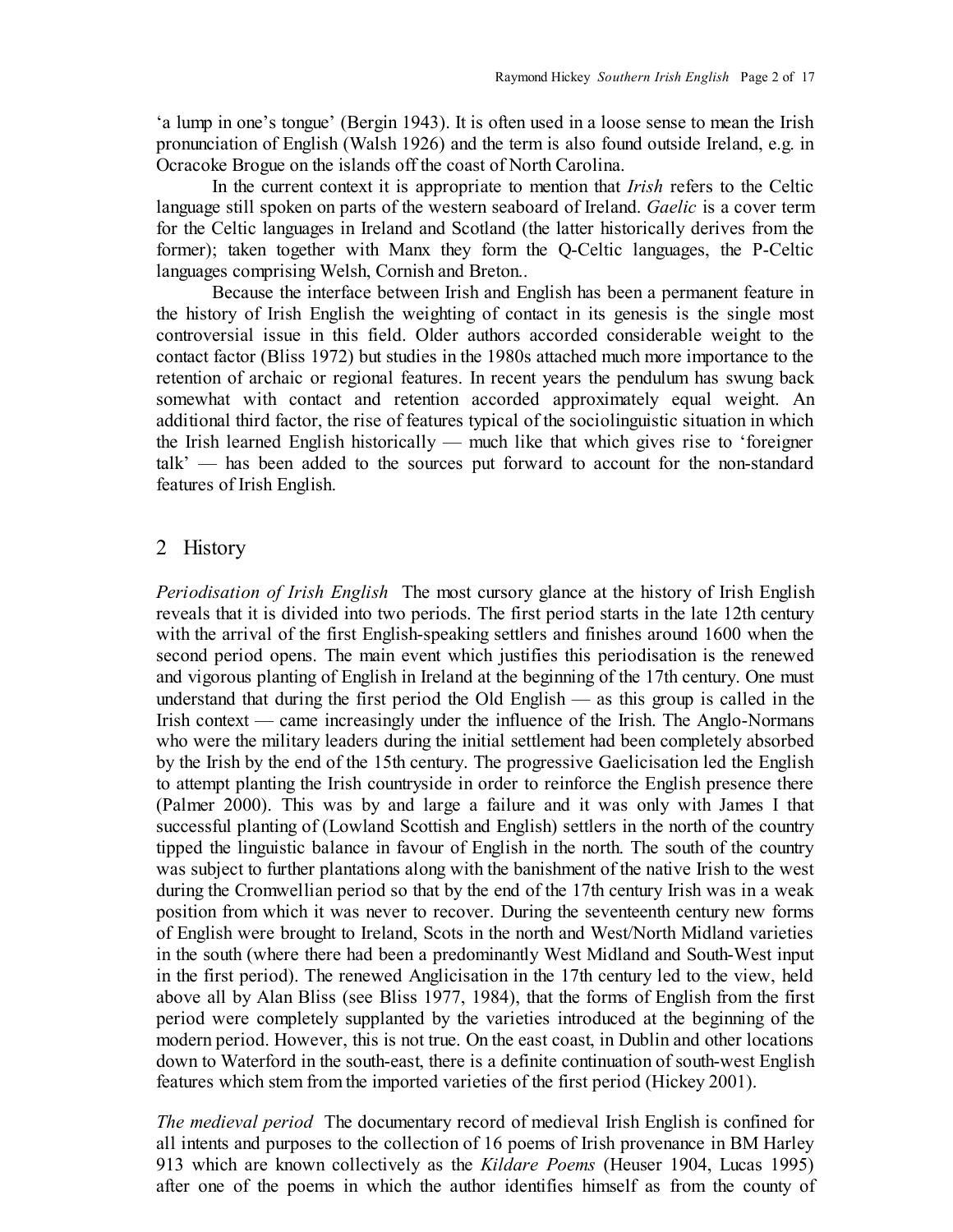Kildare to the south-west of Dublin. The collection probably dates from the early 14th century. The language of these poems is of a general west midland to southern character. There are many features which can be traced to the influence of Irish phonology (Hickey 1993). Note that it is a moot point whether the *Kildare Poems* were written by native speakers of Irish using English as a H-language in a diglossic situation and whether indeed the set was written by one or more individuals.

*The early modern period* Apart from the *Kildare Poems* and other minor pieces of verse (see McIntosh and Samuels 1968 for a detailed list) there are attestations of English in the first period among the municipal records of various towns in Ireland (Kallen 1994: 150-6), especially along the east coast from Waterford through Dublin and up as far as Carrickfergus in the north. But such documents are not linguistically revealing. However, at the end of the 16th century attestations of Irish English begin to appear which are deliberate representations of the variety of the time. These are frequently in the guise of literary parody of the Irish by English authors. The anonymous play *Captain Thomas Stukeley* (1596/1605) is the first in a long line of plays in which the Irish are parodied. Later a figure of fun — the stage Irishman — was to be added, establishing a tradition of literary parody that lasted well into the 20th century (Bliss 1976, 1979; Sullivan 1980). The value of these written representations of Irish English for reconstructing the language of the time has been much questioned and it is true that little if any detail can be extracted from these sources. In addition most of the satirical pieces were written by Englishmen so that one is dealing with an external perception of Irish English at the time. Nonetheless, this material can be useful in determining what features at the beginning of the early modern period were salient and hence picked up by non-Irish writers.

Satirical writings are not the only source of Irish English, however. There are some writers, especially in the 19th century, who seriously attempt to indicate colloquial speech of their time. The first of these is probably Maria Edgeworth whose novel *Castle Rackrent* (1801) is generally regarded as the first regional novel in English and much admired by Sir Walter Scott. Other writers one could mention in this context are William Carlton and the Banim brothers (see the collection and discussion in Hickey 2003a).

### 3 The language shift

Literary parodies do not reveal anything about the then relationship of Irish to English or the spread of English and the regional input from England. No censuses before 1851 gave data on speakers of Irish and English (after that date one can draw a reasonably accurate picture of the decline of Irish). Adams (1965) is a useful attempt to nonetheless produce a linguistic cartography of Ireland at the beginning of the early modern period. The upshot of this situation is that there is no reliable data on the language shift which began in earnest in the early 17th century and which had been all but completed by the late 19th century. This has meant that statements about the shift have been about what one assumes must have happened rather than on the facts revealed in historical documents. Nonetheless, the external history of this shift shows what the overall conditions were and allows some general statements in this respect. The first point to note about the shift from Irish to English is that in rural areas there was little or no education for the native Irish, the romanticised hedge schools (Dowling 1968 [1935]) notwithstanding. So it is clear that the Irish learned English from other Irish who already knew some, perhaps through contact with those urban Irish who were English speakers, especially on the east coast and through contact with the English planters and their employees. This latter group plays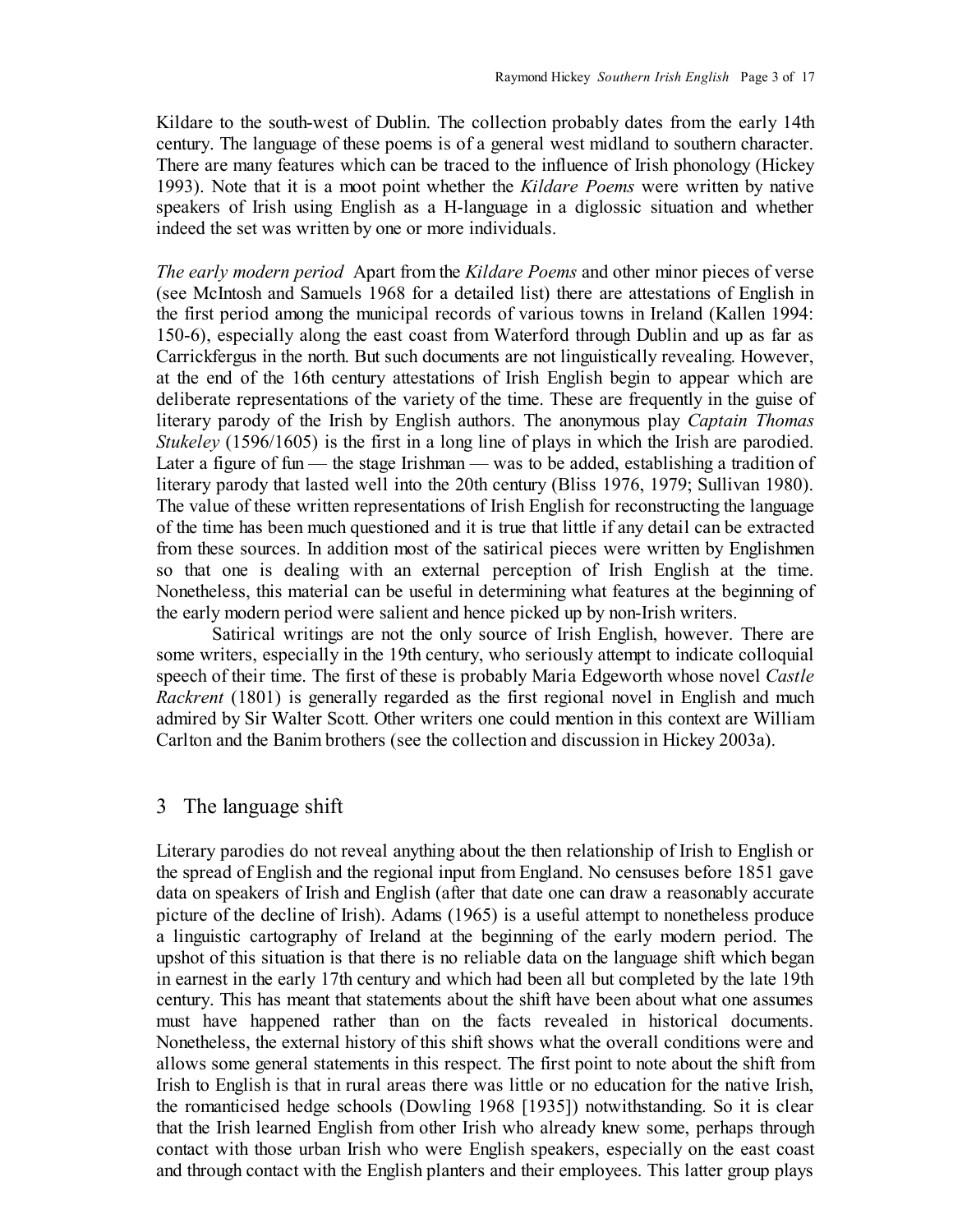no recognisable role in the development of Irish English, i.e. there is no planter Irish English, probably because this group was numerically insignificant, despite their importance as a trigger in the language shift process. What one can assume for the 17th and 18th centuries in rural Ireland is a functional bilingualism in which the Irish learned some English as adults from their dealings with English speakers. By the early 19th century (Daly 1990) the importance of English for advancement in social life was being pointed out repeatedly, by no less a figure than Daniel O'Connell, the most important political leader before Charles Parnell.

The fact that the majority of the Irish acquired English in an unguided manner as adults had consequences for the nature of Irish English. Bliss (1977) pointed out that this fact is responsible for both the common malapropisms and the unconventional word stress found in Irish English. However, the stress pattern in verbs with final long vowels, e.g. *distribute* [distri/bju:t], *educate* [edju/ke:t], can also be due to English input, particularly as non-initial stress is only a feature of southern Irish and so influence due to contact with Irish could only be posited for the south of Ireland.

Another point concerning the language shift in Ireland is that it was relatively long, spanning at least three centuries from 1600 to 1900 for most of the country. The scenario for language shift is one where lexical transfer into English is unlikely, or at least unlikely to become established in any nascent supraregional variety of English in Ireland. After all, English was the prestige language and the use of Irish words would not have been desirable, given the high awareness of the lexicon as an open-class. This statement refers to Irish lexical elements in present-day English in Ireland. In some written works, and historically in varieties close to Irish, there were more Irish words and idioms, on the latter, see Odlin (1991).

For phonology and syntax the matter is quite different. Speakers who learn a language as adults retain the pronunciation of their native language and have difficulty with segments which are unknown to them. A simple case of this would be the use of stops (dental or sometimes alveolar, depending on region) in the THIN and THIS lexical sets in Irish English. A more subtle case would be the lenition of stops in Irish English, e.g. *cat* [kæt], which while systemically completely different from lenition in Irish could be the result of a phonological directive applied by the Irish learning English to lenite elements in positions of maximal sonority.

In syntax there are many features which either have a single source in Irish or at least have converged with English regional input to produce stable structures in later Irish English. To begin with one must bear in mind that adult speakers learning a second language, especially in an unguided situation, search for equivalents to the grammatical categories they know from their native language. The less they know and use the second language, the more obvious this search is. A case in point would involve the habitual in Irish. This is a prominent aspectual category in the language and generally available by using a special form of the verb 'be' and a non-finite form of the lexical verb in question *Bíonn sí ag léamh (gach maidin)* [is she at reading (every morning)]. There is no one-to-one correspondence to this in English, formally and semantically, so what appears to have happened (Hickey 1995, 1997) is that the Irish availed of the afunctional *do* of declarative sentences which was still present in English at the time of renewed plantation in the early 17th century (especially if one considers that the input was largely from the West Midlands) to produce an equivalent to the habitual in Irish. This use of an English structure in a language contact situation to reach an equivalent to an existing grammatical category in Irish depends crucially on a distinction between the existence of a category and its exponence. The difference in exponence (the actual form used) between the habitual in Irish and Irish English has often led scholars to either dismiss Irish as a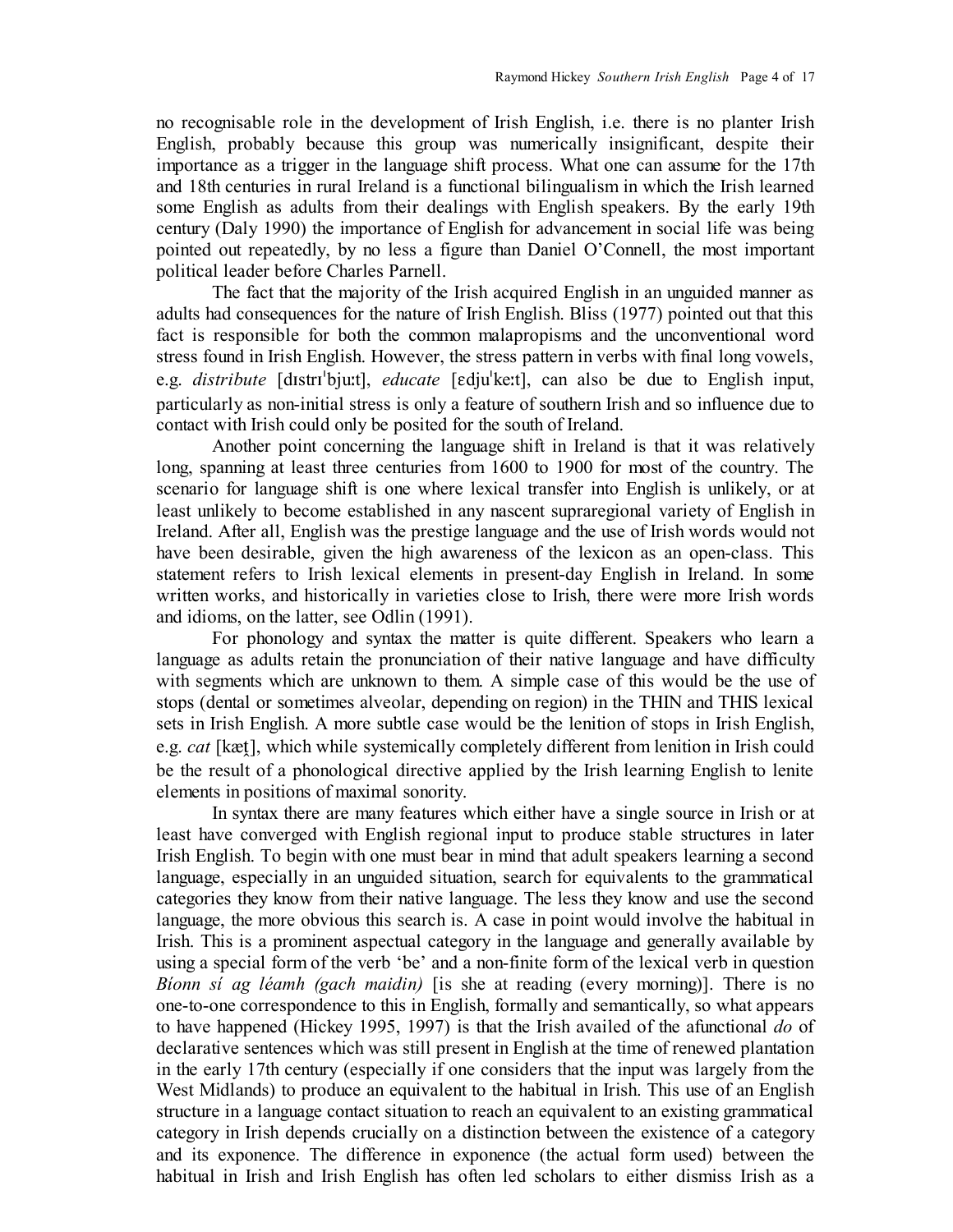source for this in Irish English or to produce unlikely equations to link up the category in both languages formally. But if one separates the presence of a category in a grammar from its exponence then one can recognise more clearly the search for equivalence which the Irish must have undertaken in acquiring English and can understand the process of availing of means in English, present but afunctional, i.e. declarative *do*, to realise an existing category in their native language. This habitual category in Irish English, usually expressed by  $d\theta + b e + V$ -*ing*, may well have been carried to the anglophone Caribbean by Irish deportees and indentured labourers in the 17th century, see the arguments for and against this in Hickey (2004b, c).

*Supraregionalisation* It is obvious from English loanwords in Irish that early Irish English had not progressed through the so-called Great Vowel Shift, e.g. Irish *bacús* 'bakehouse' shows unshifted /a:/ and /u:/. The play *Captain Thomas Stukeley*, referred to above, consistently uses *<oo>* for words with /au/ from /u:/ in English, e.g. *toon* for *town*. Furthermore, comments from Thomas Sheridan in the late 18th century (Sheridan 1781) show that Middle English /a:/, as in *patron,* still had not shifted, nor had Middle English /e:/ as in *meat*. But present-day Irish English shows little trace of these unshifted vowels. The reason is not that the shift took place in Irish English some time in the 19th century but that the unshifted forms were replaced by mainstream English pronunciations due to a process which I have labelled *supraregionalisation*. The essence of this process is the replacement of salient features of a variety (Hickey 2003b) by more standard ones, frequently from an extranational norm, as with southern British English vis à vis Irish English. The motivation for this move is to render a variety less locally bound, more acceptable to a non-vernacular community, hence the term 'supraregionalisation' (similar to the label 'supralocal'). The process is particularly obvious in Irish English because there are records of features before it set in. In Ireland, and probably in other anglophone countries, supraregionalisation is bound up to education and the formation of a middle class and so it is a process which can be largely located in the 19th and early 20th centuries. For Irish English this has meant that certain features disappeared in the course of the 19th century. For instance, the lowering of /e/ before /r/ (historically attested in England in words like *dark, barn* and in county names like *Hertfordshire*) was very widespread in Ireland and is recorded at the beginning of the 19th century in pronunciations like *serve* /sa:rv/. This lowering has been lost entirely in Irish English, significantly the only instances which remain are those which are part of mainstream English.

*Vernacularisation* The story of supraregionalisation does not end with the disappearance of strongly local features. There is another pathway which such features can take. This is the relegation to vernacular varieties. Take the instance of Middle English /e:/ as in *beat* /be:t, be:t/. This pronunciation is now confined to strongly local varieties where supraregionalisation has not taken place. Furthermore, non-local speakers can style-shift downwards to achieve a vernacular effect. It is part of the competence of all speakers of Irish English that they know what features can be donned to impart a popular touch to their speech. Another example of this would be the use of *youse* or *yez* for the second person plural (see Hickey 2003c for a full treatment). This is shunned by non-local speakers but can be employed when deliberately switching to a vernacular mode.

The process of vernacularisation has in some instances resulted in a lexical split. Consider the reflex of velarised [1] before [d] in Irish English: this led to the diphthong [aul as in the words *old* [aul] and *bold* [baul] with post-sonorant stop deletion. These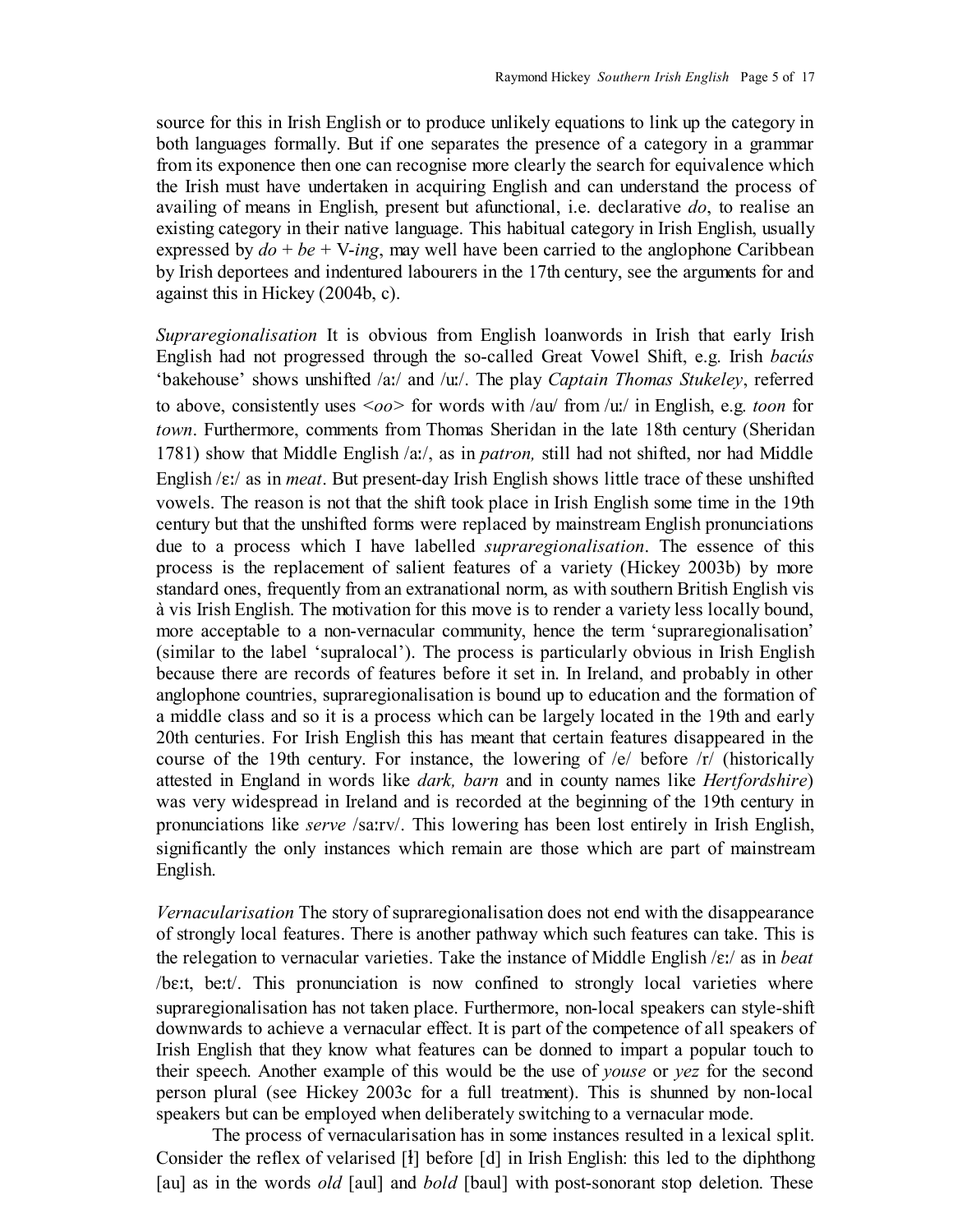forms are available alongside /o:ld/ and /bo:ld/ to non-local speakers but the meanings are somewhat different as the original forms with [au] have gained additional meaning components: [aul] 'old + affectionate attachment', e.g. *His* [aul] *car has finally given up the ghost*, [baul] 'daring + sneaking admiration', e.g. *The* [baul] *Charlie is back on top again.*

### 4 Varieties within the south of Ireland

It is obvious that linguistically as well as politically Ireland is divided into two broad sections, the north and the south. The former consists of the six counties within the state of Northern Ireland and of the large county of Donegal which is part of the Republic of Ireland. The north has a complex linguistic landscape of its own with at least two major historical varieties, Ulster Scots, the speech of those directly derived from the original Lowland Scots settlers, and Mid-Ulster English, the speech of those descendants of English settlers to central parts of Ulster. In addition there is the sociolinguistically complex capital, Belfast. Co. Donegal by and large goes with the rest of Ulster in sharing key features of English in the province and also in the varieties of Irish used there.

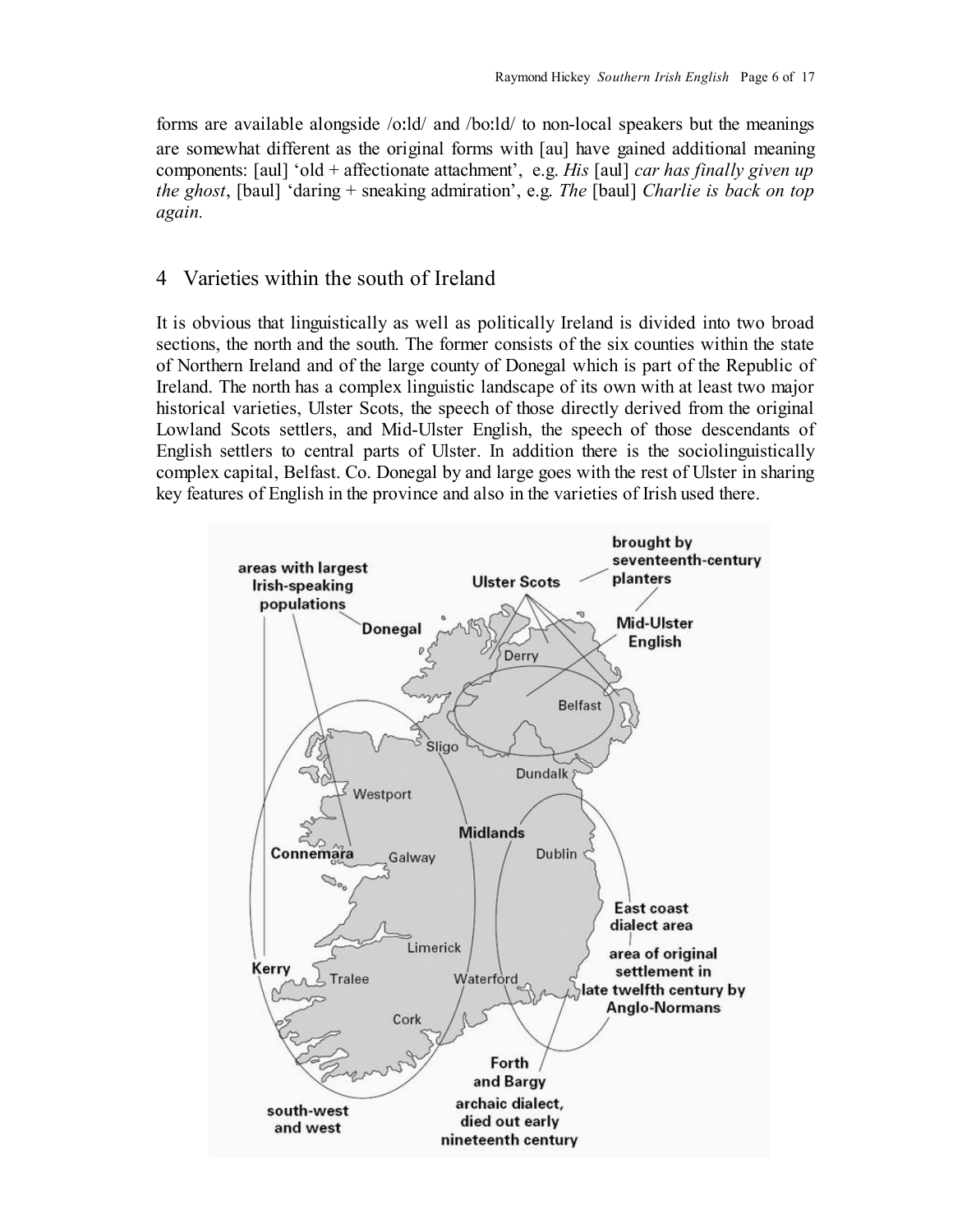The north of the country is quite distinct from the south, accents of northerners being immediately recognisable to southerners. A dividing line can be drawn roughly from Bundoran in south Co. Donegal to Dundalk on the east coast just below the border with Northern Ireland (Ó Baoill 1991, Barry 1981). North of this line the accents are distinctly Ulster-like. South of this line the northern features rapidly give way to southern values. The term 'line' here might imply a clearly delimited boundary, perhaps 'zone' might be more accurate as border counties such as Monaghan, Cavan or Louth show mixed accents which have adopted features from both northern and southern types.

The transition can be seen clearly moving down the east coast: Dundalk has a northern flavour to its speech but this is lost by the time one reaches Drogheda travelling southwards. Below is a list of features which are typical of the north. These will not be commented on further as the north is not the subject of this chapter.

#### *Northern features of the transition (from south to north)*

- 1) Use of interdental fricatives for dental stops in the south (these can be lost or alternate with laterals, especially in Derry, see McCafferty 2000 for details)
- 2) Use of a fronted allophone of /u:/ and /u/, i.e.  $[\mathbf{u}(\cdot)]$ , as opposed to  $[\mathbf{u}(\cdot)]$  in the south
- 3) A reduction in the vowel length distinctions found in the south
- 4) Use of a retroflex [1] in syllable-final position (also found in new pronunciations in the south, see below)
- 5) Greater pitch range between syllables in stressed + unstressed pairs
- 6) Greater allophony of /@/ with raised variants in a velar environment *bag* [beg] and a retracted realisation in a nasal environment *family* ['famli] (these are east Ulster features, for Derry, see McCafferty 1999)
- 7) Recessive occurrence of glides after velars and before front vowels, often used as a stereotype of a northern pronunciation as in *Cavan* ['kjævan] (a border county)

There has long been the view that the south of Ireland shows little or no regional differentiation. Compared to the north it shows less variation and there are no identifiable separate input groups such as Scots and English in Ulster. However, to imagine that there is no regional variation in the south is quite mistaken.

The south can be divided into two large areas, the east coast, which includes Dublin, and the south and west. There are historical reasons for this division: the east coast is the area of initial settlement by the English in the late Middle Ages and English there (from Dublin down to Waterford) shows traces of the south-west input to the region (Hickey 2001). The south and west on the other hand are the parts of the country where Irish survived longest and where its influence was greatest.

### *East band features from Dundalk down to Waterford (including the capital Dublin)*

### *Phonology*

- 1) Fortition of dental fricatives to alveolar stops (also in south), e.g. *think* [tink]
- 2) Lack of low vowel lengthening before voiceless fricatives (not in Dublin), e.g. *path* [pat]
- 3) Front onset of /au/, e.g. *town* [tæun], [teun]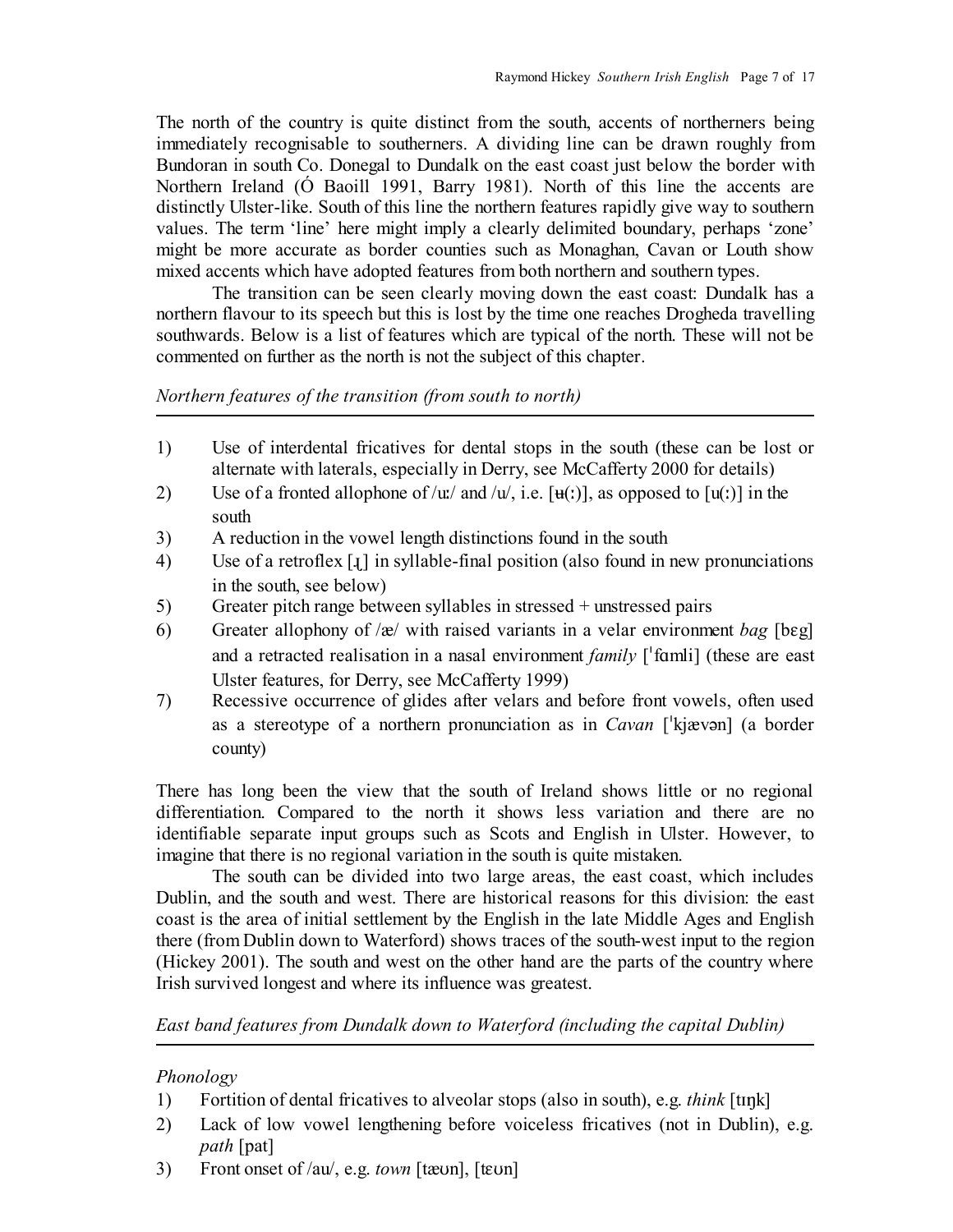- 4) Centralised onset of /ai/, e.g. *quite* [kwoit]
- 5) Breaking of long high vowels (especially in Dublin), e.g. *clean* [klijon]
- 6) Fortition of alveolar sibilants in pre-nasal position, e.g. *isnt* [idnt] (south-east)
- 7) No lowering of early modern /u/ (only in Dublin), e.g. *done* [dun]
- 8) Glottalisation of lenited /t/, e.g. *foot* [fut]  $\rightarrow$  [fut]  $\rightarrow$  [fu?]  $\rightarrow$  [fuh] (especially Dublin)

#### *Syntax*

- 1) Uninflected auxiliaries *do, be* and *have*
- 2) Verb deletion in a range of contexts (as copula, in existential sentences, etc.) *She Ø a teacher in the tech. There Ø no hurry on you.*
- 3) Cliticisation of *do* on *be* as *He* [dq/bi] *working late on Fridays* for habitual aspect
- 4) Variable use of suffixal *-s* in the present tense (depending on type of subject, number and person), especially with third person plural: *My parents knows the Keenans.*

*The south and west from Cork through Limerick up to Galway and Sligo (transition to north)*

### *Phonology*

- 1)  $\sqrt{\epsilon}/ \rightarrow /I/\text{ before}$  nasals
- 2) Tense, raised articulation of  $\alpha$  (also in east)
- 3) Considerable intonational range (only south, south-west)
- 4) Dental stop realisation in THINK, THIS lexical sets (especially in west)
- 5) Low central onset for /ai/ and /au/, e.g. *quite* [kwait], *town* [taun]

6) Shift of  $/tj$  to  $/k/$  in word-internal position, e.g. *fortune* ['forku:n] (Midlands feature)

#### *Syntax*

1) Preference for *do* + *be* in habitual aspect constructions

## 5 Ireland as a linguistic area

The above lists do not contain features which readers may think are typical of Irish English, e.g. the epenthesis in words like *film, girl, arm* or the distinction of short vowels before /r/, e.g. *term* [teim] and *turn* [t*AIn]*. The reason is simply that these are traits of vernacular varieties throughout the entire island. So when treating features of Irish English a holistic view can be useful, that is, rather than stress differences, one could examine the features common to most or all varieties and indeed go a step further and compare these to parallel structures in Irish. This approach is largely typological and sees Ireland (north and south) as a linguistic area (Hickey 1999a). It has actually quite a distinguished pedigree and antedates the recent interest in Irish English of the past three decades. In 1959 Heinrich Wagner published a monograph in which he attempted to link up the common structures among the languages of the British Isles. While one can be critical of Wagner's method, his main thesis, that these commonalities (especially in the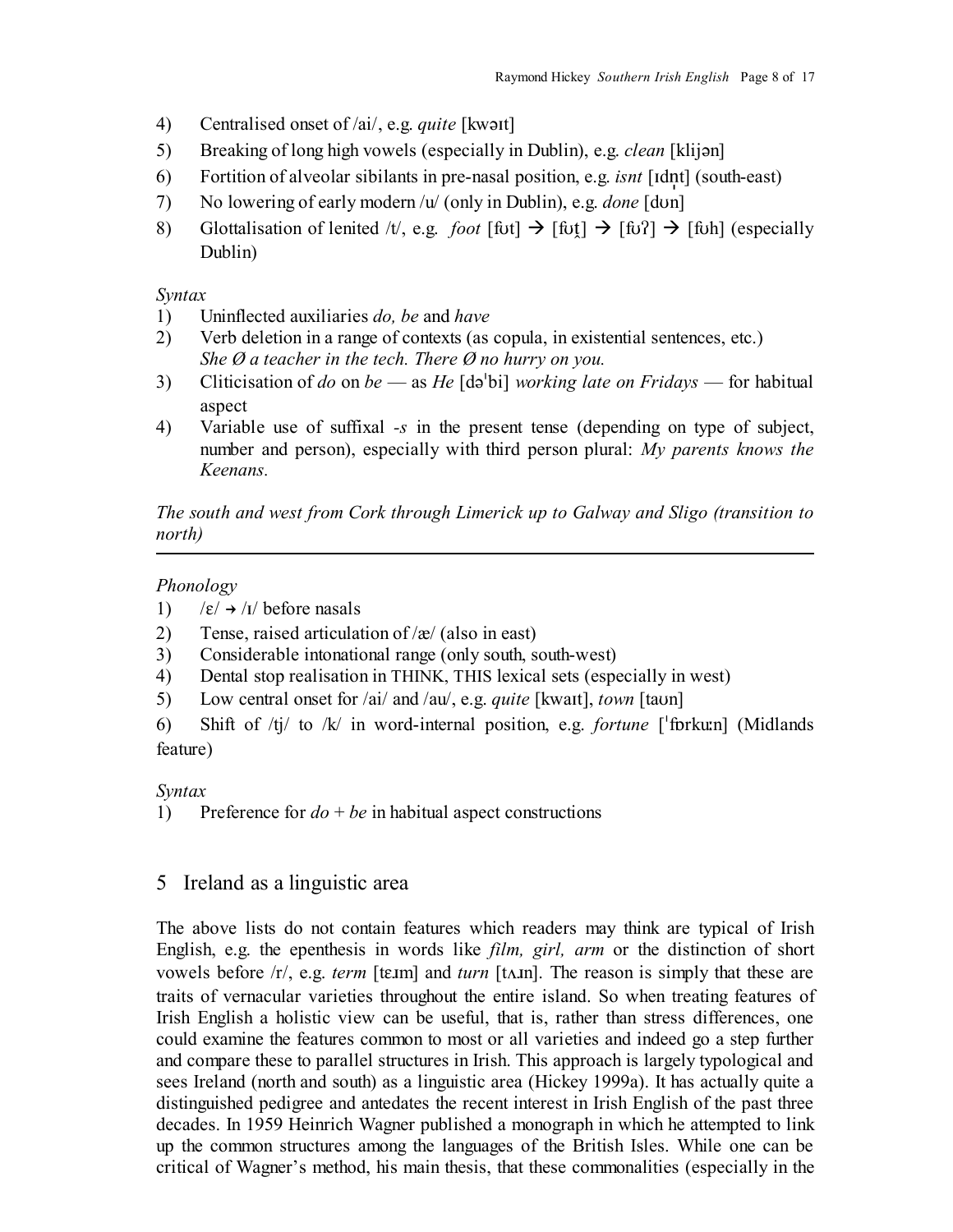verbal area: aspectual distinctions and the existence of continuous forms) are not the product of chance but of prolonged contact, has received support from recent areal studies (Vennemann 2000). For the south of Ireland (and in many instances for the north also) one can note the following features shared by all vernacular varieties (not all of these are diagnostic of Ireland as a linguistic area as they are also found in forms English in Britain). Furthermore, non-existent features can be used as negative definers for Irish English. For instance, *r*-lessness and/or *h*-dropping are definite signs that a speaker is not Irish.

### *Shared features in vernacular varieties of (southern) Irish English*

### *Phonology*

- 1) Lenition of alveolar stops in positions of high sonority, e.g. *city* [siti]
- 2) Use of clear [l] in all positions in a word (only in conservative varieties)
- 3) Retention of syllable-final /r/
- 4) Distinction of short vowels before /r/ (only in conservative varieties)
- 5) Retention of the distinction between  $/M$  and  $/w$

### *Morphology*

- 1) Distinction between second singular and plural personal pronouns
- 2) Epistemic negative *must*, e.g. *He musn´t be Scottish.*
- 3) *Them* as demonstrative, e.g. *Them shoes in the hall.*

### *Syntax*

- 1) Perfective aspect with two sub-types:
	- a) Immediate perfective, e.g. *She is after spilling the milk* 'She has just spilled the milk'.

b) Resultative perfective, e.g. *She has the housework done.* 'She has finished the housework' (OV word order)

- 2) Habitual aspect, expressed by *do* + *be* or *bees* or inflectional *-s* in the first person singular
	- a) *She does be reading books.*
	- b) *The boys bees up late at night.*
	- c) *I gets awful anxious about the kids when they're away.*
- 3) Reduced number of verb forms, e.g. *seen* and *done* as preterite, *went* as past participle
- 4) Negative concord, e.g. *He's not interested in no cars.*
- 5) Clefting for topicalisation purposes, e.g. *It's to Glasgow he's going.*
- 6) Greater range of the present tense, e.g. *I know him for more than six years now.*
- 7) *Be* as auxiliary, e.g. *They're finished the work now.*
- 8) *Till* in the sense of 'in order that', e.g. *Come here till I tell you.*
- 9) Singular time reference for *never*, e.g. *She never rang yesterday evening.*
- 10) *For to* infinitives of purpose, e.g. *He went to Dublin for to buy a car*.
- 11) Subordinating *and* (frequently concessive), e.g. *We went for a walk and it raining.*
- 12) Preference for *that* as relative pronoun *This is the book that I read.*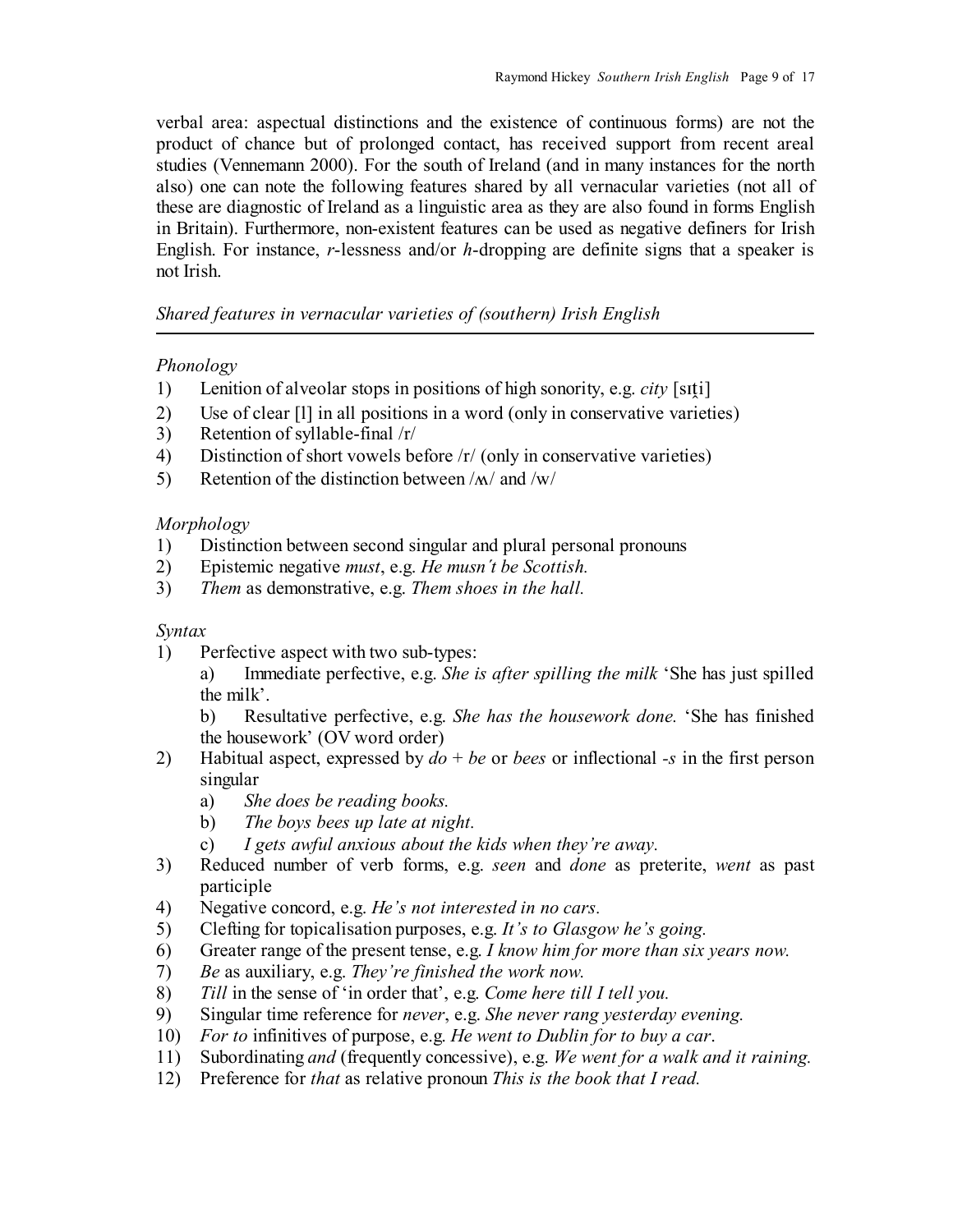### 6 Interpreting features of Irish English

In the history of Irish English studies the pendulum of opinion concerning the role of contact in the genesis of these forms of English has swung back and forth. Writers up to the mid-20th centuy assumed that every feature which had a parallel in Irish was of Irish origin. This stance has been labelled the *substratist* position and came under heavy fire in the mid 1980s most noticeably in John Harris' influential article, see (Harris 1984). The *retentionist* standpoint saw the input varieties of English in early modern Ireland as the source of features hitherto accounted for by contact. This position has been represented by various scholars, notably Roger Lass, e.g. (Lass 1990). But in the 1990s the pendulum moved more to the centre with the gradual acceptance of contact as a source of specific features in Irish English (Hickey 1995), not for ideological reasons, as often previously, but from a better understanding of the mechanisms of language transfer and language shift. This was due, not least, to authors on Irish English, such as Markku Filppula, taking on board the ideas of other linguists examining contact in general, expressed most clearly in the seminal monograph, Thomason and Kaufman (1988). Convergence became the new standard wisdom with contact and retention occupying places of equal standing in the history of Irish English. The consideration of other scenarios in the development of English led to a third force entering the discussion, namely pidginisation/creolisation as a possibility during the formative stages of Irish English. Two long articles — Corrigan (1993) and Hickey (1997) — consider the issue but, while rejecting it because there was no break in linguistic continuity in Ireland, maintain that the uncontrolled adult second language acquisition which characterised the language shift in Ireland in the early modern period was the historical setting closest to the restructuring of English seen in anglophone creoles, e.g. in the Caribbean. This time it was not due to the creativity of generations without full linguistic antecedents but to substrate interference and the grammatical simplification typical of adult L2 learning during language shift.

Apart from the putative source of specifically Irish English features there have been various suggestions concerning the linguistic models to use in interpreting such features. For instance, in the area of aspect there have been attempts to use grammaticalisation models (Kallen 1989, 1990) and prototype theory (Hickey 2000a) to arrive at a satisfactory description of the linguistic facts. Greene (1979) and Ó Sé (1992, 2004) are influential articles describing the verbal systems of Irish.

| Phonological features                         | Possible source                                                          |
|-----------------------------------------------|--------------------------------------------------------------------------|
| Dental/alveolar stops for fricatives          | Transfer of nearest Irish equivalent,<br>coronal stops                   |
| Intervocalic and pre-pausal lenition of $/t/$ | Lenition as a phonological directive from<br>Irish                       |
| Alveolar $/1/$ in all positions               | Use of non-velar, non-palatal [1] from<br>Irish as well as English input |
| Retention of [ $M$ ] for $\leq wh$            | Convergence of input with Irish /f/ $\phi$ ]                             |

*Suggestions for sources of key features of southern Irish English*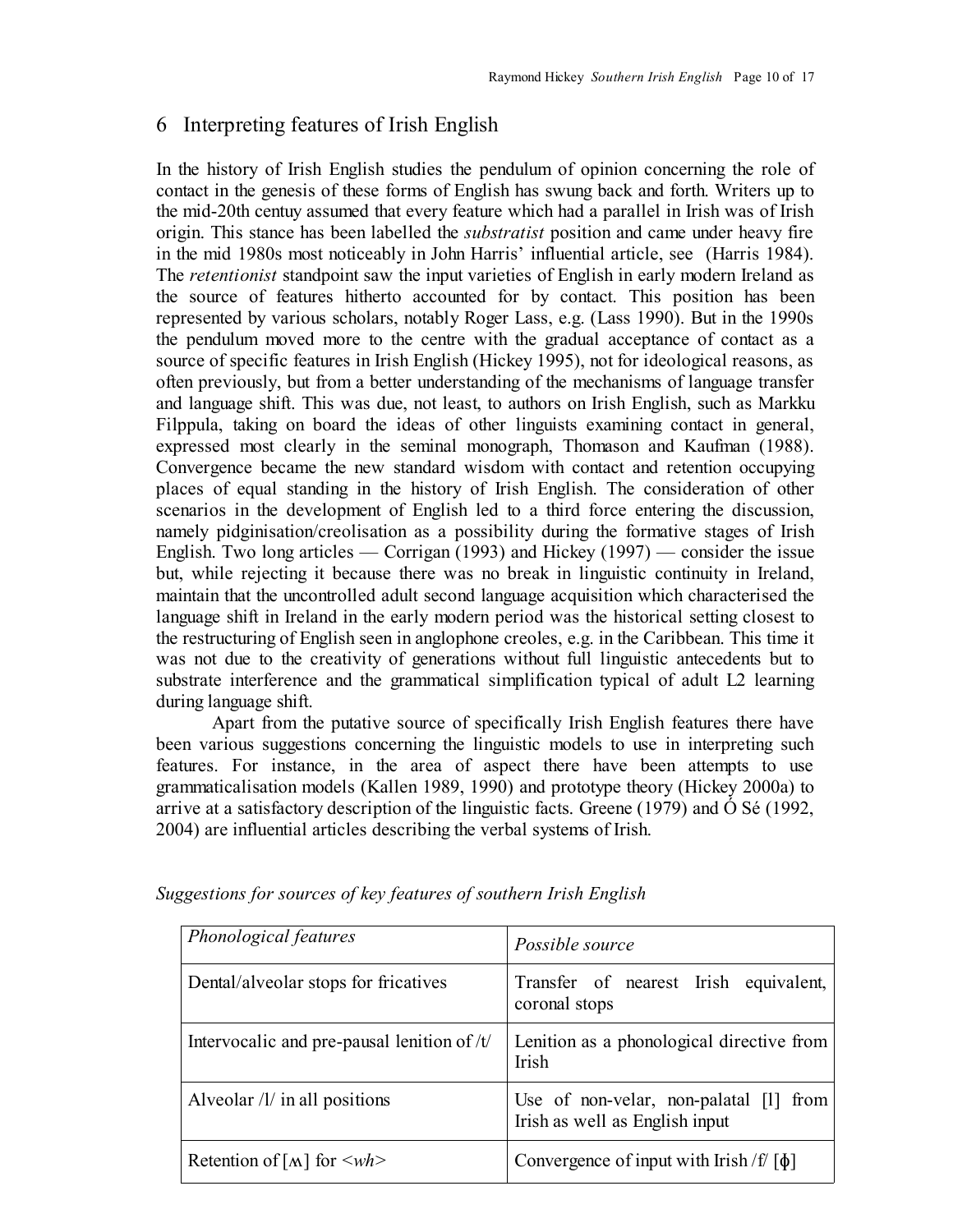| Retention of syllable-final /r/                                    | Convergence of English input and Irish                                                                                                     |
|--------------------------------------------------------------------|--------------------------------------------------------------------------------------------------------------------------------------------|
| Distinction of short vowels before $\frac{r}{r}$                   | Convergence of English input and Irish                                                                                                     |
| Morphological features                                             |                                                                                                                                            |
| Distinct pronominal forms for second<br>person singular and plural | Convergence of English input and Irish                                                                                                     |
| Epistemic negative <i>must</i>                                     | Generalisation made by Irish based on<br>positive use                                                                                      |
| <i>Them</i> as demonstrative                                       | English input only                                                                                                                         |
| Syntactic features                                                 |                                                                                                                                            |
| Habitual aspect                                                    | Convergence with English input in south,<br>possibly with influence from Scots via<br>Ulster; otherwise transfer of category<br>from Irish |
| Immediate perfective aspect with <i>after</i>                      | Transfer from Irish                                                                                                                        |
| Resultative perfective with OV word<br>order                       | Possible<br>convergence, primarily from<br>Irish                                                                                           |
| Subordinating and                                                  | Transfer from Irish                                                                                                                        |
| Variant use of suffixal -s in present                              | English input, particularly on east coast                                                                                                  |
| Clefting for topicalisation purposes                               | Transfer from Irish, with some possible<br>convergence                                                                                     |
| Greater range of the present tense                                 | Transfer from Irish, with some possible<br>convergence                                                                                     |
| Negative concord                                                   | Convergence of English input and Irish                                                                                                     |
| For to infinitives indicating purpose                              | Convergence of English input and Irish                                                                                                     |
| Reduced number of verb forms                                       | English input only                                                                                                                         |
| $Be$ as auxiliary                                                  | English input only                                                                                                                         |
| Single time reference for never                                    | Transfer from Irish, English input                                                                                                         |

*The lexicon of Irish English* The linguistic level which has been given greatest attention by non-linguists is certainly the lexicon. The tradition of gathering word-lists goes back at least two centuries if one considers the glossaries gathered by Vallancey for the archaic dialect of Forth and Bargy in the south-east corner of Ireland (Vallancey 1788).

Some Irish English words represent archaic or regional usage which has survived in Ireland. For instance, the adjectives *mad* and *bold* retain earlier meanings of 'keen on' and 'misbehaved' respectively. In some cases the words are a mixture of archaism and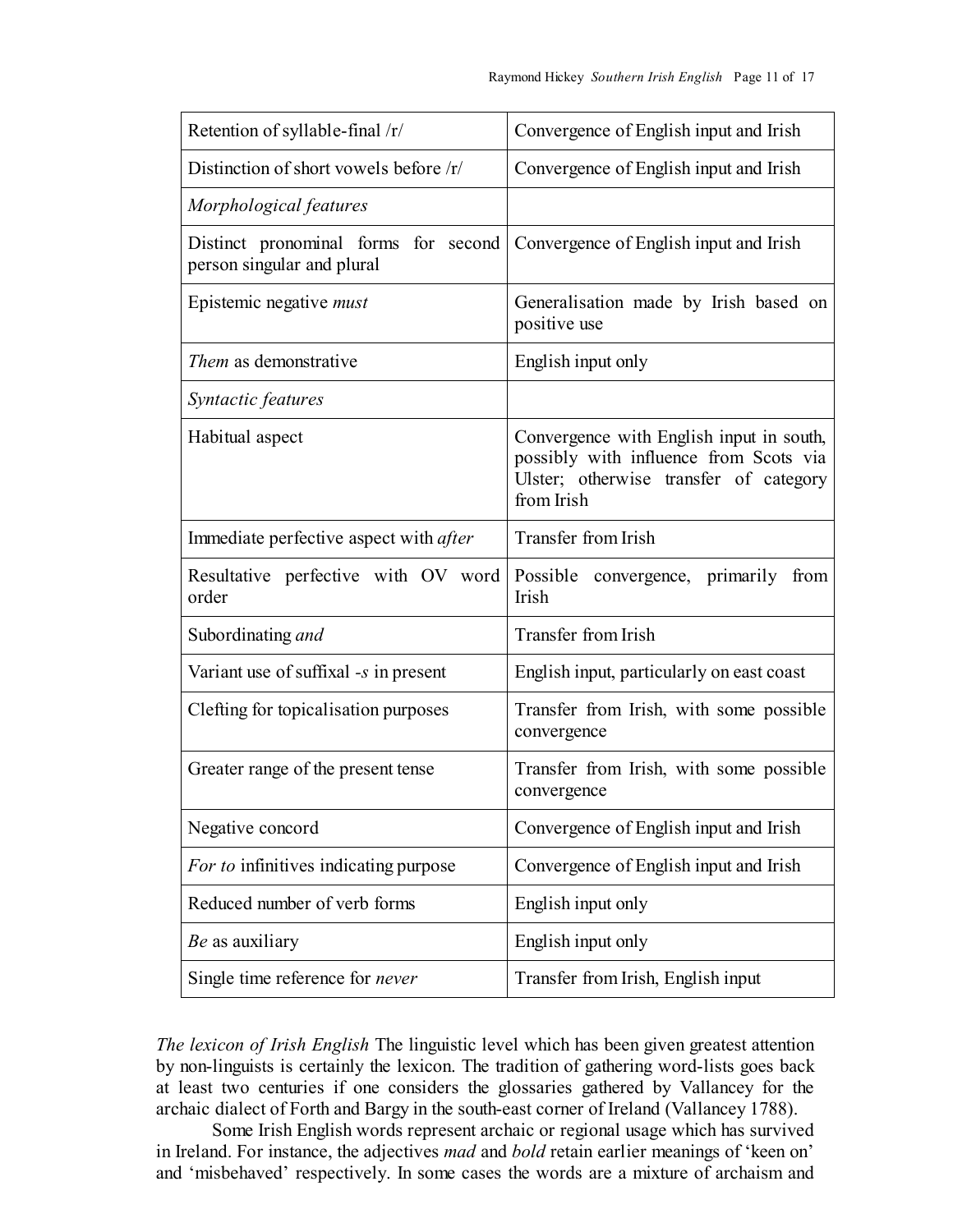regionalism, e.g. *cog* 'cheat', *chisler* 'child', *mitch* 'play truant'. There are also semantic extensions and shifts which have taken place in Ireland as with *yoke* with the general meaning of a thing/device or *hames* 'complete mess' (from 'collar on a horse'). An additional feature is the merger of items which are complementary in meaning: *ditch* is used for *dyke*; *bring* and *take*, *rent* and *let*, *borrow* and *lend* are often interchanged and *learn* is used colloquially to mean 'teach' (archaic English usage) as in *That will learn you!*

Although Irish today is spoken natively by less than one percent of the population and although the knowledge of Irish among the majority is, in general, very poor indeed, there is a curious habit of flavouring one's speech by adding a few words from Irish, sometimes condescendingly called using the *cúpla focal* (lit. 'couple of words'). Such words are always alternatives to readily available English terms, e.g. *ciúineas* 'silence', *piseog* 'superstition', *sláinte* 'health' or *plámás* 'flattery'. Such incursions into the lexicon of Irish are brief and superficial. Borrowings can go both ways, e.g. the common term *craic* for 'social enjoyment' is a loan from Irish, itself originally a borrowing from English.

The difficulty with the lexicon of Irish English lies not in finding words which come from Irish or from regional/archaic English but in determining whether these are current in present-day Irish English and, if so, for what sections of the population. There is a great difference in the lexical items available to and used by, say, older rural inhabitants and young urbanites.

Lexicographically, the north of Ireland is well served by Fenton (2001), Macafee (1996), Todd (1990) and the south in recent years has experienced a number of publications in this sphere (with varying degrees of linguistic analysis), Ó Muirithe (1996), Share (2003 [1997]), Dolan (2005 [1998]). Traynor (1953) and Moylan (1996) are regional lexical studies. For more detailed discussions of the Irish English lexicon, see Hickey (2007). Kallen (1996) provides a linguistically interesting examination of the structure of the present-day lexicon. There also exist studies of the vocabulary of individual literary authors, especially James Joyce, e.g. Dent (1994), O'Hehir (1967). Wall (1995) is a general lexicon of literary works.

### 7 Sociolinguistic developments

In present-day Ireland the major instance of language change is undoubtedly the shift in pronunciation of Dublin English. To understand the workings of this shift one must realise that in the late 1980s and 1990s the city of Dublin, as the capital of the Republic of Ireland, underwent an unprecedented expansion in population size and in relative prosperity with a great increase in international connections to and from the metropolis. The in-migrants to the city, who arrived there chiefly to avail of the job opportunities resulting from the economic boom formed a group of socially mobile, weak-tie speakers and their section of the city's population has been a key locus for language change. The change which arose in the last two decades of the 20th century was reactive in nature: fashionable speakers began to move away in their speech from their perception of popular Dublin English, a classic case of dissociation in an urban setting (Hickey 2000b). This dissociation was realised phonetically by a reversal of the unrounding and lowering of vowels typical of Dublin English hitherto. The reversal was systematic in nature with a raising and rounding of low back vowels and the retraction of the /ai/ diphthong and the raising of the  $\pi$ i/ diphthong representing the most salient elements of the change (Hickey 1999b). These changes are displayed in tabular form below.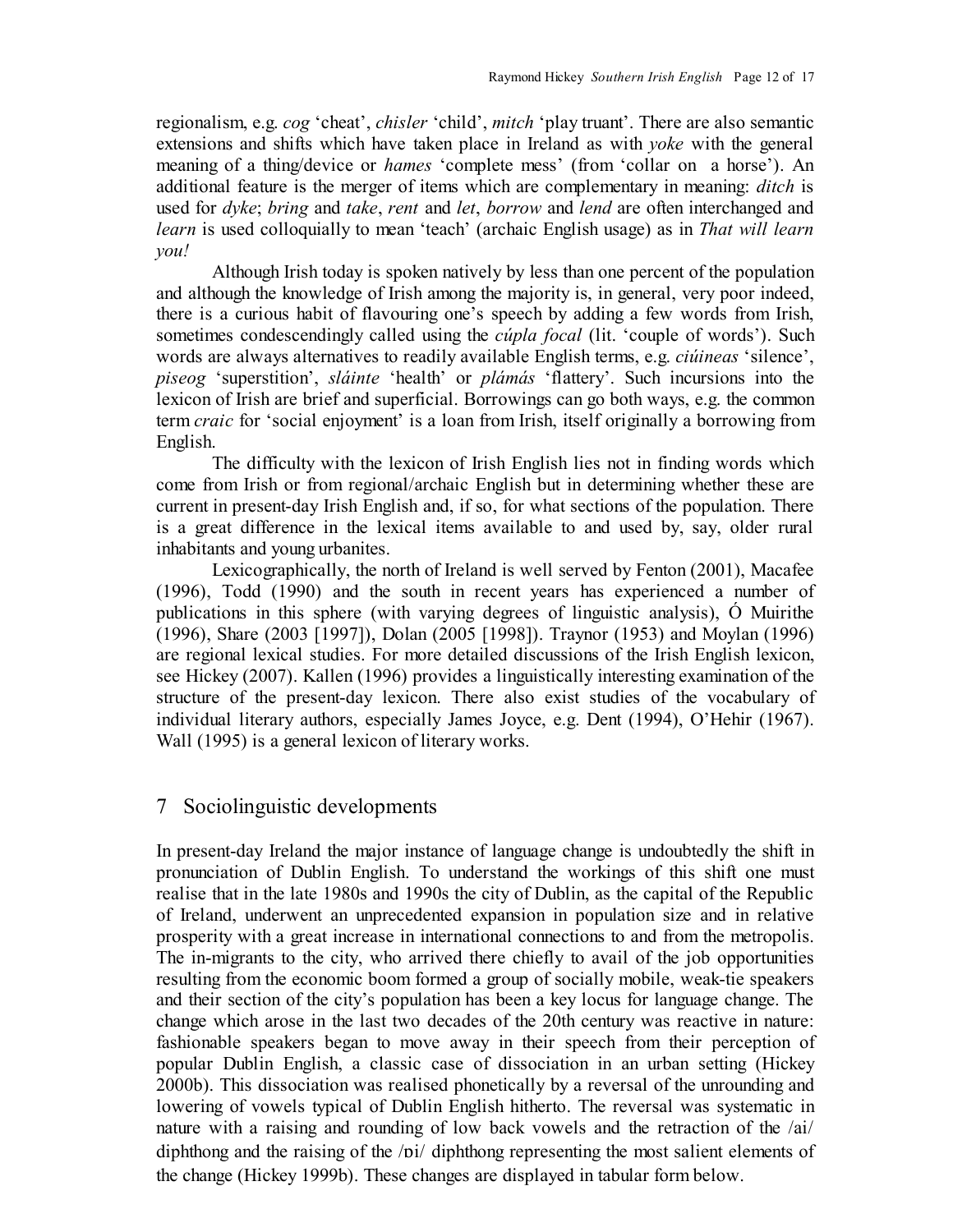|  |  | Summary of the present-day Dublin Vowel Shift |  |  |  |
|--|--|-----------------------------------------------|--|--|--|
|--|--|-----------------------------------------------|--|--|--|

| retraction of diphthongs with a low or back starting point<br>a) |                            |  |                                                                       |                                                                   |          |             |                 |
|------------------------------------------------------------------|----------------------------|--|-----------------------------------------------------------------------|-------------------------------------------------------------------|----------|-------------|-----------------|
|                                                                  | time                       |  | $\lceil \tan \theta \rceil$ $\rightarrow$ $\lceil \tan \theta \rceil$ |                                                                   |          |             |                 |
|                                                                  | toy                        |  |                                                                       | $[\text{tol}]$ $\rightarrow$ $[\text{tol}]$ , $[\text{tol}]$      |          |             |                 |
| b)                                                               | raising of low back vowels |  |                                                                       |                                                                   |          |             |                 |
|                                                                  | $\cot$                     |  | $[k_{\text{D}}(k_{\text{D}})] \rightarrow$                            |                                                                   | [kot]    |             |                 |
|                                                                  | caught                     |  |                                                                       | $[k_{\text{D}}:t] \rightarrow [k_{\text{D}}:t], [k_{\text{D}}:t]$ |          |             |                 |
|                                                                  |                            |  |                                                                       |                                                                   |          |             |                 |
|                                                                  |                            |  |                                                                       |                                                                   | ΟI       |             | O!              |
|                                                                  |                            |  |                                                                       |                                                                   | 个        |             | 个               |
|                                                                  | Raising                    |  |                                                                       |                                                                   | 1C       | $\circ$     | $\mathfrak{D}'$ |
|                                                                  |                            |  |                                                                       |                                                                   | 个        | 个           | 个               |
|                                                                  |                            |  |                                                                       |                                                                   | DI       | $\mathbf D$ | D.              |
|                                                                  | Retraction                 |  | aı                                                                    |                                                                   | <b>a</b> |             |                 |
|                                                                  |                            |  |                                                                       |                                                                   |          |             |                 |

These changes are progressing by a slow and gradual process which affects all the elements which are potential candidates for the change. In this respect the change is by Neogrammarian advance, i.e. every possible input is affected. But because Dublin is the capital city the change is spreading rapidly throughout the Republic of Ireland (see the many recordings in Hickey 2004d). For some older speakers the spread is by lexical diffusion (Wang 1969) because speakers outside of Dublin adopt the change through particularly frequent words they hear with the new Dublin pronunciation and not because of any motivation to dissociate themselves from any group of low-prestige speakers in their surroundings which is the internal motivation in Dublin (Hickey 1999b).

Non-vernacular speech of the capital acts as a de facto standard when people outside Dublin, are seeking a non-local, i.e. supraregional, form of Irish English (Received Pronunciation is obviously not a model in the Irish context). This has meant that the retroflex [5] used by fashionable speakers in Dublin (probably as a reaction to the low-rhoticity of vernacular Dublin English) has spread outside of the capital, especially with younger urbanites. Five other features, which are part of what one could call the *New Pronunciation* of Irish English (Hickey 2003d), can be mentioned here: (i) a velarised, syllable-final [1], e.g. *meal* [mi:<sup>2</sup>1], (ii) a fronted-onset for the diphthong in the MOUTH lexical set, i.e.  $[\text{mewt}] / [\text{mewt}]$ , (iii) a fronting (and shortening) of /a:/ before /r/, e.g. *part* [pæ1t] (probably a reaction to the dated and snobbish Dublin 4 accent which had retraction here: *part* [pp:*xt*]), (iv) GOAT-diphthongisation as in *home* [h $\alpha$ ] and (v) T-flapping as in *water* [ $\alpha$ ].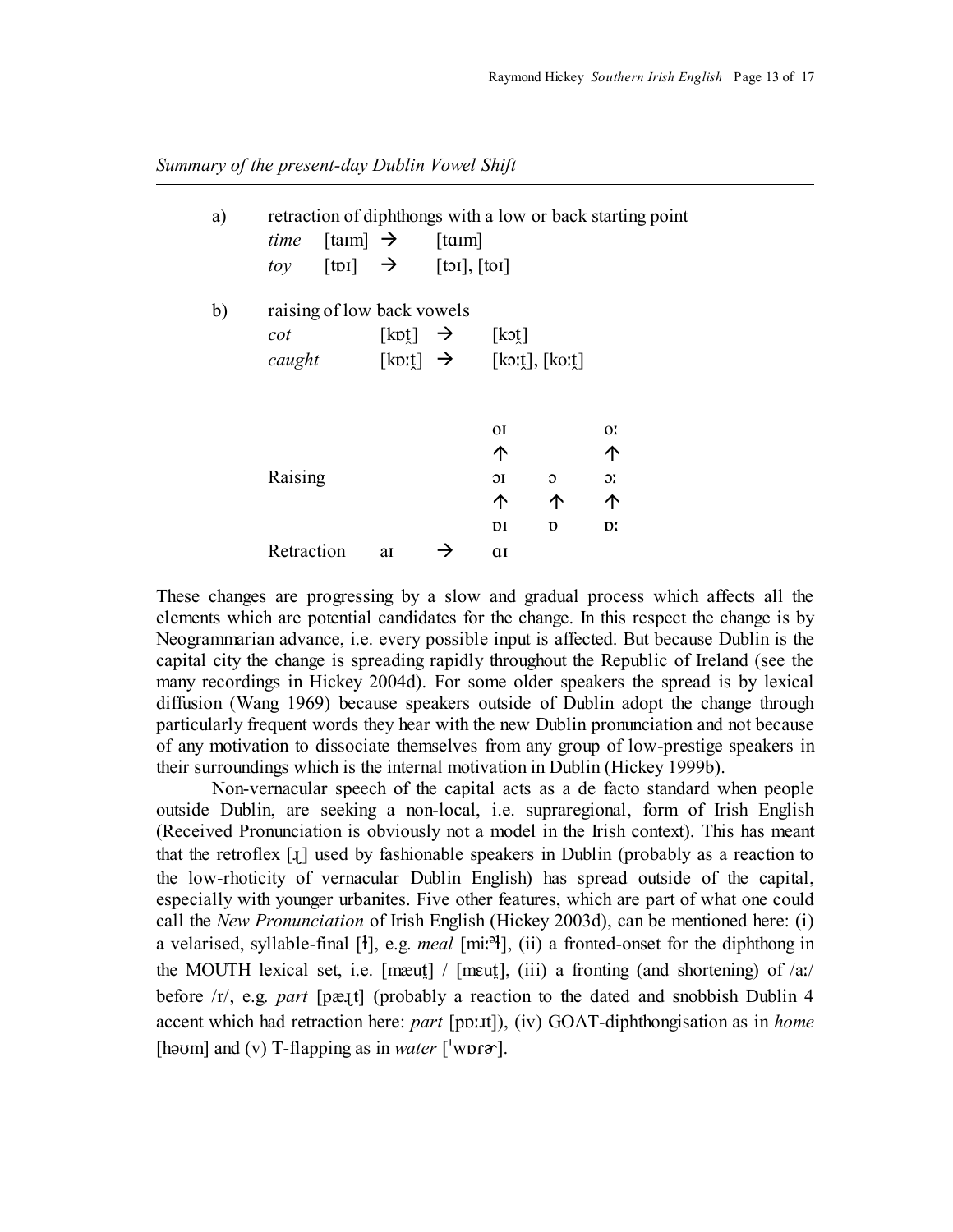### 8 Conclusion

The history of English in the south of Ireland has provided food for linguistic discussion, and continues to do so, due to the long-term interaction between Irish and English and due to the different types of regional input. It is a measure of the maturity of the field that recently all subareas have been covered by significant publications and that the arguments for various standpoints, especially the relative weight accorded to contact versus retention, are based on strictly linguistic arguments and show a balanced consideration of both sources. Avenues which remain to be explored do exist, most noticeably contemporary urban Irish English and non-native varieties used by immigrants, the most likely locus of linguistic change in years to come.

\* I would like to thank various colleagues who have taken time and trouble to comment on previous drafts of this chapter, especially Karen Corrigan, Kevin McCafferty, Michael Montgomery and David Britain. Needless to say none of these are to be associated with the shortcomings of the chapter.

### References

- Adams, George Brendan 1965. 'Materials for a language map of 17th century Ireland', *Ulster Dialect Archive Bulletin* 4, 15-30.
- Bergin, Osborn 1943. '*Bróg* "shoe"', *Éigse* 3, 237-9.
- Barry, Michael V. 1981. 'The southern boundaries of Northern Hiberno-English speech', in Barry (ed.), 52-95.
- Barry, Michael V. (ed.) 1981. *Aspects of English dialects in Ireland, Vol 1. Papers arising from the Tape-Recorded Survey of Hiberno-English Speech*. Belfast: The Institute of Irish Studies.
- Bliss, Alan J. 1972. 'Languages in contact. Some problems of Hiberno-English', *Proceeding of the Royal Irish Academy, Section C* 72, 63-82.
	- 1976. 'The English language in early modern Ireland', in Moody, Martin and Byrne (eds), 546-60.
	- 1977. 'The emergence of modern English dialects in Ireland', in Ó Muirithe (ed.), 7-19.
	- 1979. *Spoken English in Ireland 1600-1740. Twenty-seven representative texts assembled and analysed*. Dublin: Cadenus Press.
	- 1984. 'English in the south of Ireland', in Trudgill (ed.), 135-51.
- Corrigan, Karen 1993. 'Hiberno-English syntax: Nature versus nurture in a creole context', *Newcastle and Durham Working Papers in Linguistics* 1, 95-131.
- Daly, Mary 1990. 'Literacy and language change in the late nineteenth and early twentieth centuries', in Daly and Dickson (eds), 153-66.
- Daly, Mary and David Dickson (eds) 1990. *The Origins of Popular Literacy in Ireland: Language Change and Educational Development 1700-1920.* Dublin: Anna Livia.
- Dent, R. W. 1994. *Colloquial language in Ulysses*. *A reference tool*. Newark: University of Delaware Press.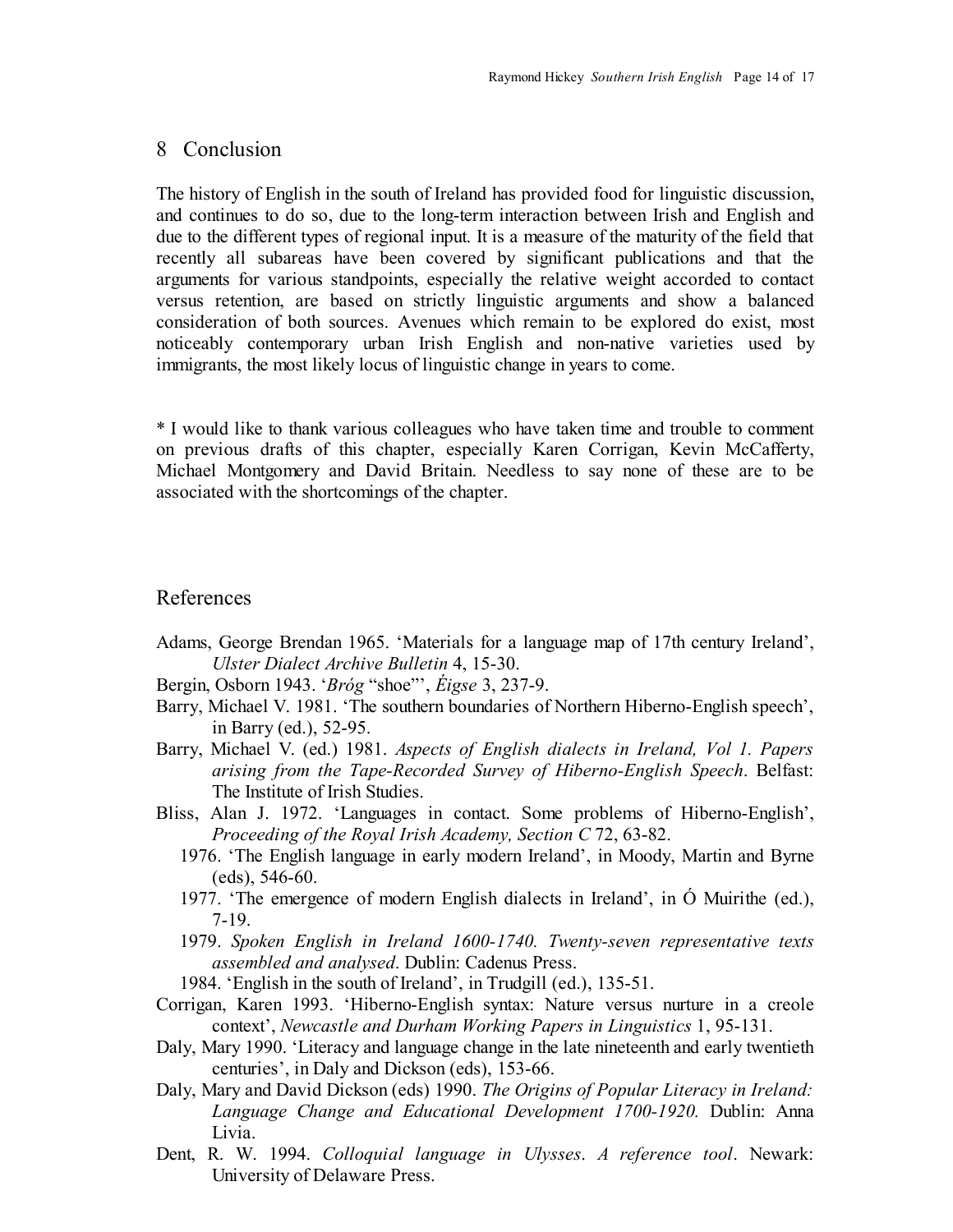- Dolan, Terence P. (ed.) 1990. *The English of the Irish*. *Irish University Review, 20:1.* Dublin: n.p.
- Dolan, Terence P. 2005 [1998]. *A dictionary of Hiberno-English. The Irish use of English*. Dublin: Gill and Macmillan.
- Dowling, Patrick J. 1968 [1935]. *The hedge schools of Ireland*. London: Longmans.
- Fenton, James 2001 [1995]. *The hamely tongue. A personal record of Ulster-Scots in County Antrim*. Newtownards: Ulster-Scots Academic Press.
- Filppula, Markku 1999. *The grammar of Irish English*. *Language in Hibernian style.* London: Routledge.
- Fisiak, Jacek (ed.) 1995. *Language contact under contact conditions*. Berlin: Mouton de Gruyter.
- Foulkes, Paul and Gerry Docherty (eds) 1999. *Urban voices*. London: Edward Arnold.
- Greene, David 1979. 'Perfects and perfectives in modern Irish', *Ériu* 30, 122-41.
- Harris, John 1984. 'Syntactic variation and dialect divergence', *Journal of Linguistics* 20, 303-27.
- Heuser, Wilhelm 1904. *Die Kildare-Gedichte. Die ältesten mittelenglischen Denkmäler in anglo-irischer Überlieferung*. Bonn: Hanstein. *Bonner Beiträge zur Anglistik, Vol. 14.*
- Hickey, Raymond 1993. 'The beginnings of Irish English', *Folia Linguistica Historica* 14, 213-38.
	- 1995. 'An assessment of language contact in the development of Irish English', in Fisiak (ed.), 109-30.
	- 1997. 'Arguments for creolisation in Irish English', in Hickey and Puppel (eds), 969-1038.
	- 1999a. 'Ireland as a linguistic area', in James P. Mallory (ed.) *Language in Ulster.* Special issue of *Ulster Folklife* (45), (Holywood, Co. Down: Ulster Folk and Transport Museum, 1999, 36-53).
	- 1999b. 'Dublin English: Current changes and their motivation', in Foulkes and Docherty (eds), 265-81.
	- 2000a. 'Models for describing aspect in Irish English', in Tristram (ed.), 97-116.
	- 2000b. 'Dissociation as a form of language change', *European Journal of English Studies* 4:3, 303-15.
	- 2001. 'The South-East of Ireland. A neglected region of dialect study', in Kirk and Ó Baoill (eds), 1-22.
	- 2002. *A source book for Irish English* Amsterdam: John Benjamins.
	- 2003a. *A corpus of Irish English, in* Hickey, Raymond. *Corpus Presenter. Software for language analysis.* Amsterdam: John Benjamins.
	- 2003b. 'How and why supraregional varieties arise', in Marina Dossena and Charles Jones (eds) *Insights into Late Modern English.* Frankfurt: Peter Lang, 351-73.
	- 2003c 'Rectifying a standard deficiency. Pronominal distinctions in varieties of English', in Irma Taavitsainen and Andreas H. Jucker (eds), *Diachronic perspectives on address term systems.* Amsterdam: Benjamins, 345–74.
	- 2003d. 'What's cool in Irish English? Linguistic change in contemporary Ireland', in Tristram (ed.), 357-73.
	- 2004a. (ed.) *Legacies of colonial English. Studies in transported dialects.* Cambridge: University Press.
	- 2004b. 'English dialect input to the Caribbean', in Hickey 2004a (ed.).
	- 2004c. 'Development and diffusion of Irish English', in Hickey 2004a (ed.).
	- 2004d. *A sound atlas of Irish English.* Topics in English Linguistics 48. Berlin/NewYork: Mouton de Gruyter.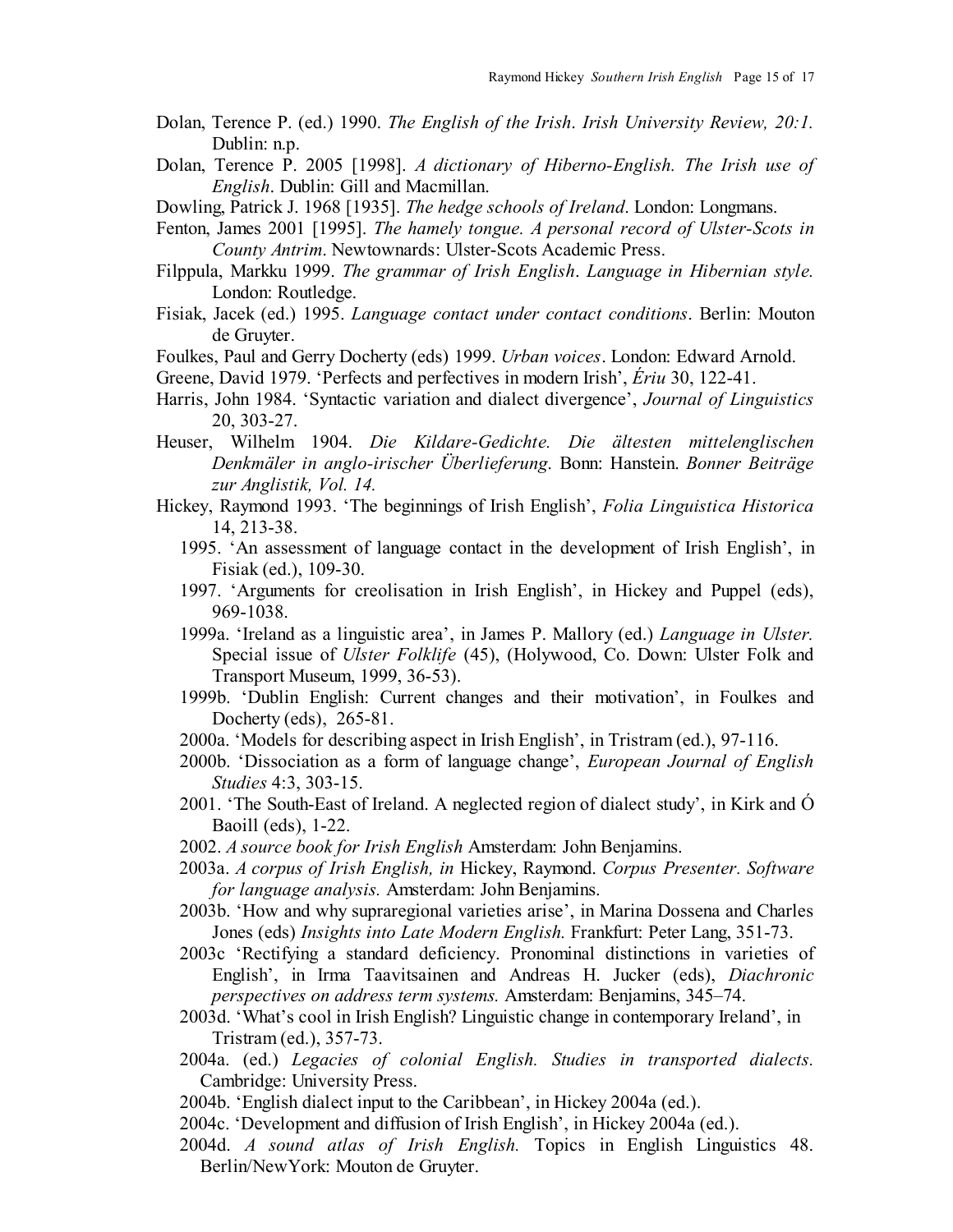2007. *Irish English. Its history and present-day forms.* Cambridge: University Press.

- Hickey, Raymond and Stanis1aw Puppel (eds) 1997. *Language history and linguistic modelling. A festschrift for Jacek Fisiak on his 60th birthday*. Berlin: Mouton de Gruyter.
- Kallen, Jeffrey L. 1989. 'Tense and aspect categories in Irish English', *English World-Wide* 10, 1-39.
	- 1990. 'The Hiberno-English perfect: Grammaticalisation revisited', in Dolan (ed.), 120-36.
	- 1994. 'English in Ireland', in Burchfield (ed.), 148-96.
	- 1996. 'Entering lexical fields in Irish English', in Klemola, Kytö and Rissanen (eds), 101-29.
- Kirk, John and Dónall Ó Baoill (eds) 2001. *Language links: the languages of Scotland and Ireland*. Belfast: Queen´s University.
- Lass, Roger 1990. 'Early mainland residues in Southern Hiberno-English', in Dolan (ed.), 137-48.

Lucas, Angela (ed.) 1995. Anglo-Irish poems of the Middle Ages. Dublin: Columba Press.

Macafee, Caroline (ed.) 1996. *A concise Ulster dictionary*. Oxford: University Press.

- McCafferty, Kevin 1999. 'Derry/Londonderry English', in Foulkes and Docherty (eds), 246-64.
	- 2000. *Ethnicity and language change. English in (London)Derry, Northern Ireland*. Amsterdam: John Benjamins.
- McIntosh, Angus and Michael Samuels 1968. 'Prolegomena to a study of mediæval Anglo-Irish', *Medium Aevum* 37, 1-11.
- Moylan, Séamus 1996. *The language of Kilkenny*. Dublin: Geography Publications.
- Murphy, Gerard 1943. 'English 'brogue' meaning "Irish accent"', *Éigse* 3, 231-6.
- Ó Baoill, Dónall 1991. 'Contact phenomena in the phonology of Irish and English in Ireland', in Ureland and Broderick (eds), 581-95.
- Odlin, Terence 1991. 'Irish English idioms and language transfer', *English World-Wide* 12:2, 175-93.
- O'Hehir, Brendan 1967. *A Gaelic lexicon for 'Finnegans Wake' and glossary for Joyce's other works*. Berkeley and Los Angeles: University of California Press.
- Ó Muirithe, Diarmuid 1996. *Dictionary of Anglo-Irish. Words and phrases from Irish*. Dublin: Four Courts Press.
- Ó Muirithe, Diarmuid (ed.) 1977. *The English language in Ireland*. Cork: Mercier.
- Ó Sé, Diarmuid 1992. 'The perfect in Modern Irish', *Ériu* 43, 39-67.
- 2004. 'The "after" perfect and related constructions in Gaelic dialects', *Ériu* 54: 179-248.
- Palmer, Patricia 2000. *Language and Conquest in Early Modern Ireland.* Cambridge: University Press.
- Share, Bernard 2003 [1997]. *Slanguage — a dictionary of slang and colloquial English in Ireland*. Dublin: Gill and Macmillan.
- Sheridan, Thomas 1781. *A rhetorical grammar of the English language calculated solely for the purpose of teaching propriety of pronunciation and justness of delivery, in that tongue*. Dublin: Price.
- Sullivan, James P. 1980. 'The validity of literary dialect: Evidence from the theatrical portrayal of Hiberno-English', *Language and Society* 9, 195-219.
- Thomason, Sarah G. and Terence Kaufman 1988. *Language contact, creolization, and genetic linguistics*. Berkeley, Los Angeles, London: University of California Press.